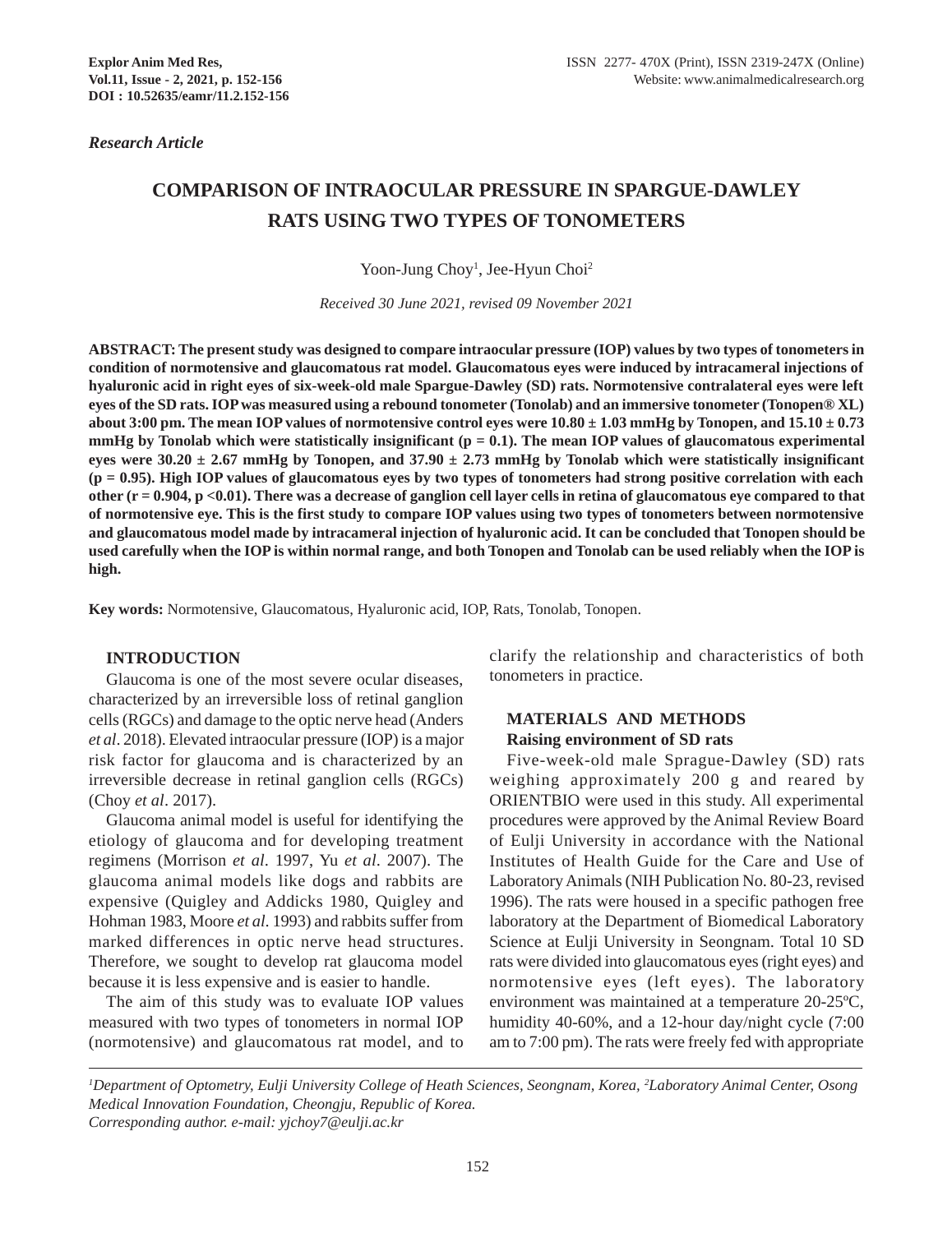food and allowed to acclimate to their environment for one week prior to beginning the study.

## **Making rat glaucoma model by intracameral hyaluronic acid injection**

Ten six-week-old male SD rats weighing 250-300 g were anesthetized using an intraperitoneal injection of tiletamine and zolazepam (Zoletil 50 Inj, Virbac Korea, St. Ogeum, Seoul, Korea) and xylazine hydrochloride (Rompun inj, Bayer Korea, St. Boramae, Seoul, Korea) in a 2:1 ratio  $(0.1 \text{ mg}/100 \text{ g})$  weekly for 4 weeks. The rats were immobilized on the sample plate of a stereoscopic microscope (AKS- IIILF, OMAX, St. Maesil, Sejong, Korea), and 25 µL sodium hydronate [Hyaluronic acid eye (18 mg/1.2 mL), Kukje Pharma, St. Yatap, Sungnam, Korea] was injected into the right eye using a Hamilton syringe (Gastight #1705, Hamilton Co., Reno, NV, USA) and a 30-gauge needle directed through the corneal limbus (Moreno *et al.* 2005).

## **IOP assessments using two types of tonometers**

After injecting hyaluronic acid intracamerally, eye drops containing 0.5% proparacaine hydrochloride (Alcaine®, Alcon Inc., Fort Worth, TX, USA) were used as topical anaesthesia. IOPs were measured using a rebound tonometer (Tonolab, Tiolat, OY, Helsinki, Finland) and an immersive tonometer (Tonopen® XL, Medtronic Wolan, Jacksonville, FL) at about 3:00 pm time of day. The measurements were obtained by a skilled researcher who fixed the neck and body of the rat with one hand, not allowing the rat to move (Kim *et al*. 2014).

Ten eyes of IOPs (5 glaucomatous right eyes and 5 normotensive left eyes) were measured using the Tonolab. The probe was positioned perpendicular to the cornea and horizontal to the ground such that there was 1-4 mm between the tip of the probe and the cornea (Yu *et al*. 2007). After six measurements had been obtained, the mean IOP was shown in the display window. If an error message appeared at any time, the measurement was

**Table 1. Comparison of intraocular pressure (IOP) obtained by Tonopen XL vs Tonolab in normotensive and glaucomatous eyes\*.**

| <b>Parameters</b>                                                                     | <b>Tonopen XL</b> Tonolab<br>(mmHg) | (mmHg) | p value |
|---------------------------------------------------------------------------------------|-------------------------------------|--------|---------|
| Normotensive eyes $10.80 \pm 1.03$ $15.10 \pm 0.73$ $p = 0.1$<br>Left eyes $(n=10)$   |                                     |        |         |
| Glaucomatous eyes $30.20 \pm 2.67$ $37.90 \pm 2.73$ $p = 0.95$<br>Right eyes $(n=10)$ |                                     |        |         |

\*Paired t-test.

repeated. The rest ten eyes of IOPs (5 glaucomatous right eyes and 5 normotensive left eyes) were evaluated using the Tonopen. The Tonopen was attached to the apex of the central cornea. Three times of IOP measurements per eye with variances of less than 5% on each measurement were obtained and averaged for determination of IOP.Statistical analysis was performed using SPSS (version 24.0; SPSS Inc., Chicago, IL).

## **Haematoxylin staining of control and experimental eyes (especially retina)**

Haematoxylin staining was performed to confirm that the glaucoma rat model was well established. After measuring IOP, enucleation was performed on postoperative week 4. The eyeballs were soaked in 4% paraformaldehyde (pH 7.4) and sectioned along the posterior margin of the ora serrata. The retina was peeled off with a number 0 brush and the retinal tissue was divided into four quadrants. The mid-papillary regions of the retinas were then cut into small rectangular shaped sections. The retinal tissues were fixed in 4% paraformaldehyde for 2 hours at 4°C. After fixation, they were transferred to a 30% sucrose solution (pH 7.4) and refrigerated overnight. The retinal tissues were flash frozen in liquid nitrogen and stored at -70°C. Finally, they were rinsed in phosphate buffered saline (PBS) (pH 7.4), dehydrated, embedded in wax, and cut into 5 µm sections and finally stained with haematoxylin and eosin.

All retinal preparations were evaluated by microscope (Nikon ECLIPSE 80i, Nikon Corporation, Japan) and were captured with I-Solution™ (IMT I-Solution Inc., Vancouver, BC, Canada).

## **RESULTS AND DISCUSSION**

#### **IOP values using two types of tonometers**

The rat glaucoma model was induced by elevated IOP within 1 hour of intracameral injection. The mean IOP values of normotensive eyes (left eyes) were  $10.80 \pm 1.03$ mmHg by Tonopen, and  $15.10 \pm 0.73$  mmHg by Tonolab. The IOP values were statistically insignificant each other  $(p = 0.1$ , independent paired t-test). The mean IOP values of glaucomatous eyes (right eyes) were  $30.20 \pm 2.67$ mmHg by Tonopen, and  $37.90 \pm 2.73$  mmHg by Tonolab. They were statistically insignificant ( $p = 0.95$ , independent paired t-test) (Table 1).

The Spearman correlation coefficient between the IOP values of the normotensive eyes using two tonometers was  $0.273$  (p = 0.445) which indicated negative correlation. The Spearman correlation coefficient between the IOP values of the glaucomatous eyes was  $0.904$  ( $p < 0.01$ ) indicating strong positive correlation with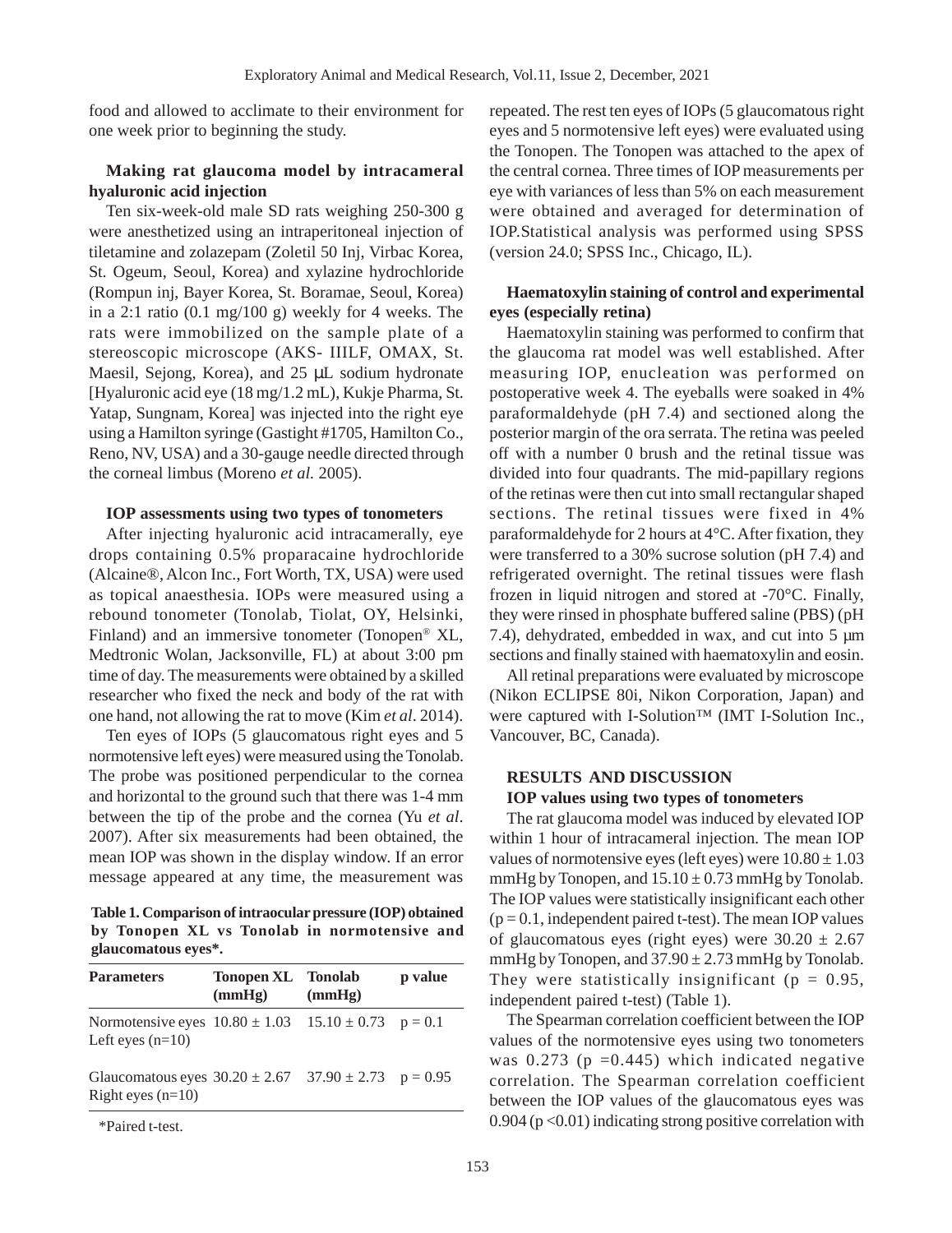

**Fig. 1. Scatter plot showing measurement values with Tonopen XL and Tonolab. There is reasonably good linear correlation coefficient between the IOP values of the glaucomatous eyes,** *i.e.,* **0.904 (p<0.01).**

each other. In glaucomatous eyes, the regression equation between Tonopen and Tonolab were  $y = x + 8$  (Fig. 1).

## **Histological changes of normotensive and glaucomatous eyes**

There was significant loss of ganglion cell layer (GCL) cells in retina of glaucomatous eye compared to that of normotensive eye (Fig. 2A, B). Diminution of ganglion cell layer (GCL) cells in glaucomatous eye was observed whereas the other retinal layers showed normal appearance.

Measurement of IOP is essential to make accurate diagnosis on ophthalmic diseases, such as glaucoma and uveitis. Among the risk factors for glaucoma, IOP is the only major risk factor that can be controlled.

Not only people, but the number of Veterinary Ophthalmologists is also currently increasing in Korea and Japan due to the increase in adoption of pets (Nagata *et al*. 2011). Our glaucoma model induced by intracameral injection of hyaluronic acid was reported by Moreno *et al*. (2005). Intracameral injection of hyaluronic acid is the fastest way to increase IOP in short period. Because of cohesive characteristics of hyaluronic acid, the direct flow of aqueous humor from the ciliary process to the pupil is blocked, and high IOP is developed. Previously, experimental glaucoma models in rats resulting from chronic elevations in IOP were created through intravitreal endothelin-1 injection (Dibas *et al*. 2008), episcleral vein injection with hypertonic saline (Johnson

*et al*. 2007, Guo *et al*. 2011) and cauterizing of episcleral veins (Bai *et al*. 2014). This is the first study to compare the IOP of rats with this type of glaucoma model.

There are many kinds of tonometers to measure IOP in animal model. Since making glaucoma model through intracameral injection of hyaluronic acid is invasive, we chose two most commonly used noninvasive tonometers that can be used to measure IOP of rats. Tonopen and Tonolab are non-invasive methods to estimate of IOP (Millar and Pang 2015). To reduce the likelihood that the test results would be affected by laboratory environment and animal conditions, we used the same age group of rats and measured at 3:00 pm time to avoid the effects of diurnal fluctuations in IOP (Rajaei *et al*. 2017).

There was no statistically significant difference between the normotensive eyes and glaucomatous eyes measured by the two types of tonometers. However, the IOP measured by Tonolab tended to be higher than the IOP measured by Tonopen. Nagata *et al*. (2011) reported that IOP measurements of Beagle dogs also had no significant difference in the accuracy of IOP evaluated by rebound tonometer and Tonopen. They argued that tonopen was less accurate than Tonolab in the hypertensive pressure stage for over 20 mmHg.

However, in our study, the IOP measured by Tonopen and Tonolab in the control group was negatively correlated. Tonopen is an immersive tonometer used to measure the IOP of several animals as well as rats (Mermoud *et al*. 1994, Midelfart and Wigers 1994). The probe is relatively large in the rat eye and the examiner must press the center of the cornea to measure IOP. As a result, the measured IOP depends on the degree of succession of the examiner and varies greatly depending on the examiner. There is a disadvantage in that even when one examiner measures, there is a large deviation in each measurement (Moore *et al*. 1993). Tonolab is a rebound tonometer based on the inductive or impact principle (Kontiola 1996). This tonometer is a device that measures the electromagnetic force generated by the momentum when the small magnetic probe is shot on the cornea and then bounced back and converts it into the intraocular pressure (Kontiola 1996). For these reasons, there were statistically insignificant differences in the IOP measured with two tonometers. In this study, Tonolab was measured first in the order of IOP measurement, so it can be considered that the first measured IOP can have certain influence on the later IOP. However, unlike Tonopen, the probe of Tonolab is very small and lightweight, so its effect is less due to the small force applied to the cornea at the time of contact.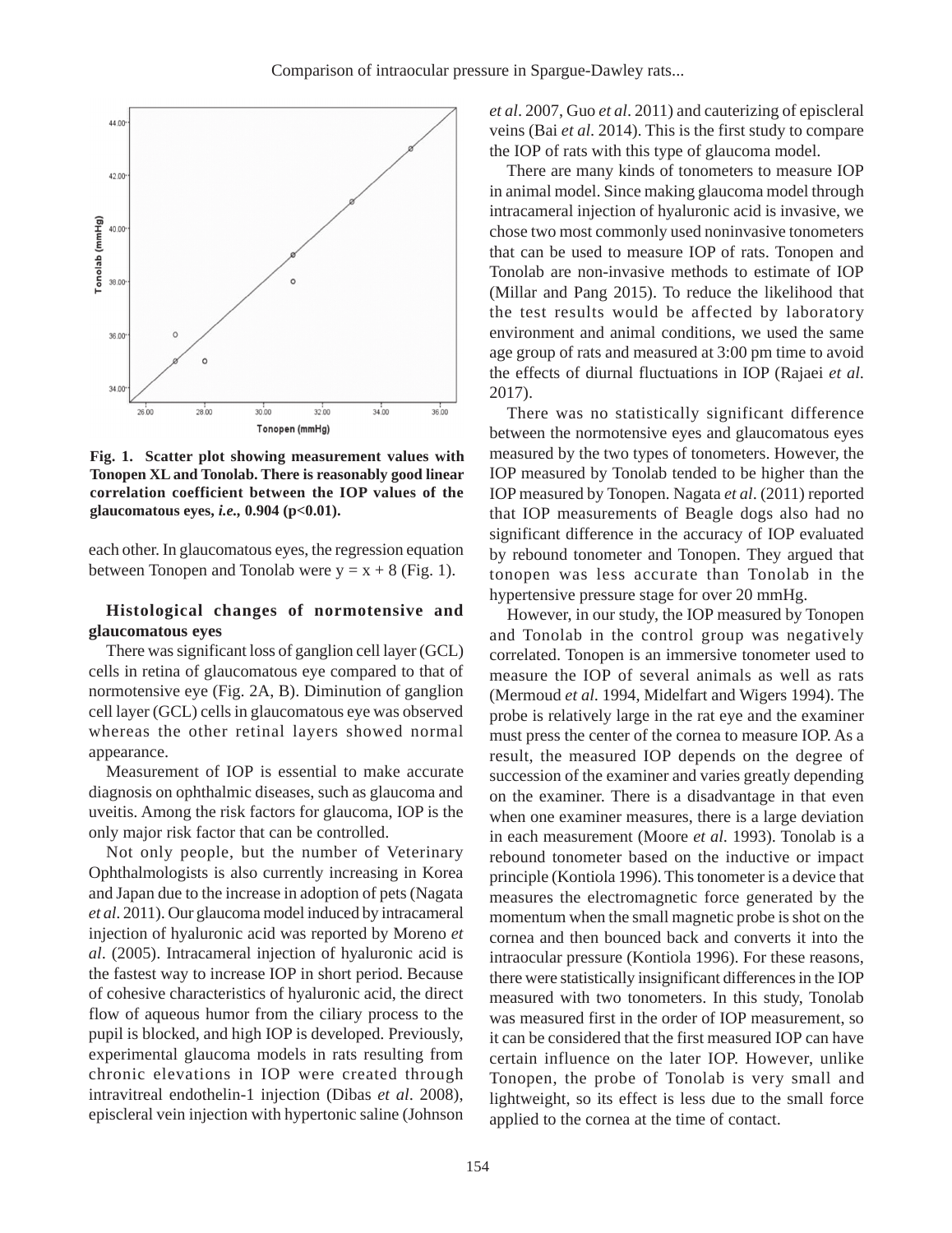

**Fig. 2. Light micrographs of transverse sections of retinas from contralateral eye (A) and glaucomatous eye which was injected with hyaluronic acid (B).** [Nor = ormotensive eyes; Glu = glaucomatous eyes; IPL = inner plexiform layer; INL = inner nuclear layer; OPL = outer plexiform layer; ONL = outer nuclear layer. Haematoxylin stain (magnification, X400).]

The limitations of this study were, firstly, a short-term experiment with a small number of mice. The number of cases was small and the measured IOP values by Tonopen were highly variable. It may appear that there is no correlation at normal IOP. Further studies will be needed to develop a new model for a large number of rats in the future. The second one was that we measured the IOP only one day. The glaucoma with high IOP was maintained well on the day of injecting the hyaluronic acid and only the day of the procedure was measured because the viscoelastic material escaped from the injection site with time.

## **CONCLUSION**

Tonopen and Tonolab measurements showed a significant positive correlation within high IOP. In conclusion, Tonopen should be used carefully when the IOP is in normal range, and both Tonopen and Tonolab can be used when the IOP is high.

#### **ACKNOWLEDGEMENT**

The authors are thankful to Professor Jae-Ho Shin, PhD and Professor Mun-Yong Lee, MD, PhD.

#### **REFERENCES**

Anders F, Mann C, Liu A, Teister J, Funke S *et al.* (2018) Correlation of crystallin expression and RGC susceptibility in experimental glaucoma rats of different ages. Curr Eye Res 43(10): 1267-1273.

Bai Y, Zhu Y, Chen Q, Xu J, Sarunic MV *et al.* (2014) Validation of glaucoma-like features in the rat episcleral vein cauterization model. Chin Med J (Engl) 127(2): 359-364.

Choy YJ, Shin JH, Seok PR, Choi JH (2017) Expression of slit2 and robo Receptors in high tension glaucoma: a rat glaucoma model. Annals Optometry Contact Lens 16(1): 10- 16.

Dibas A, Yang MH, He S, Bobich J, Yorio T (2008) Changes in ocular aquaporin-4 (AQP4) expression following retinal injury. Mol Vis 14: 1770-1783.